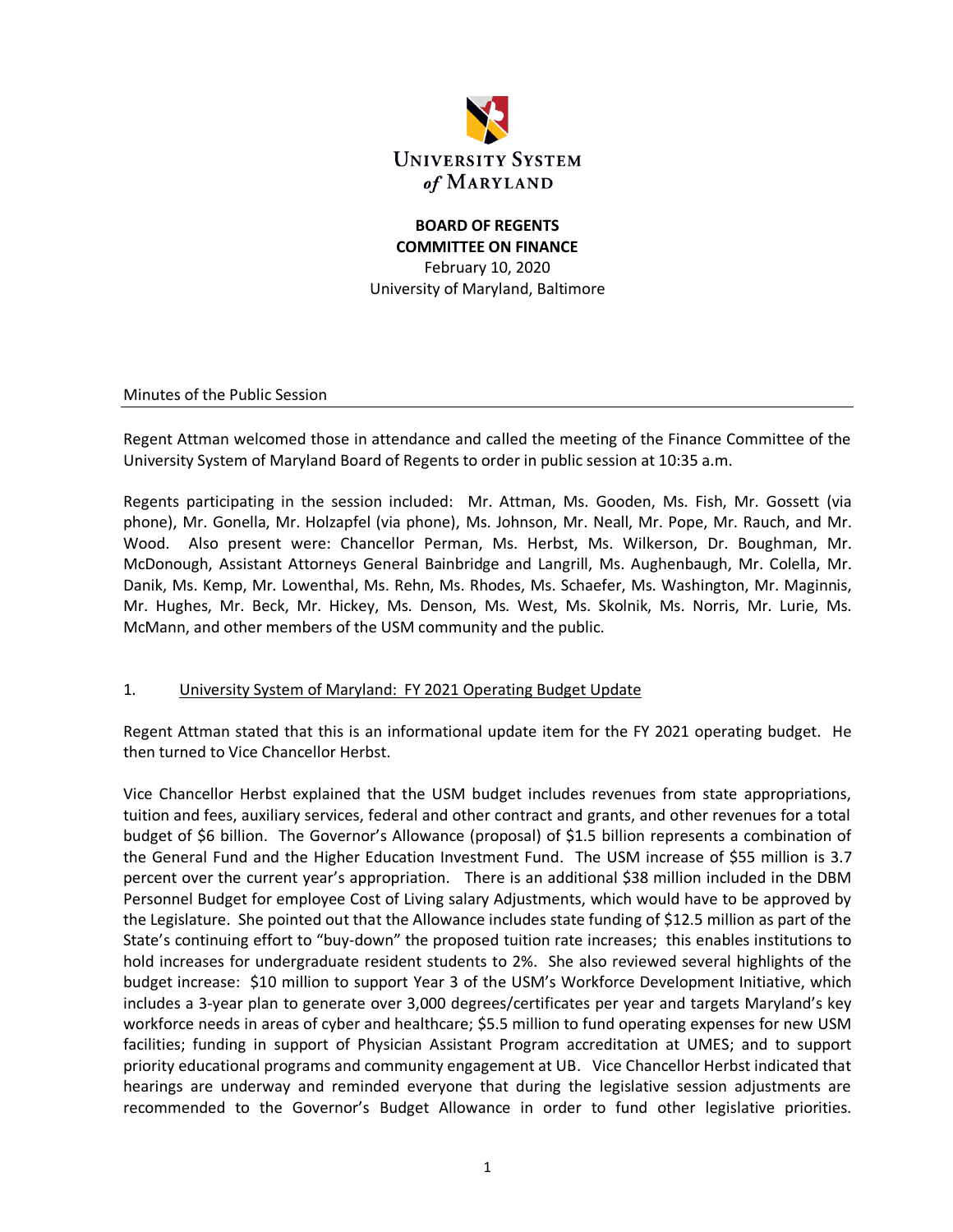Importantly, she noted, the USM community works together to minimize any recommended reductions or reallocations of the proposed USM budget.

# **The Finance Committee received the item for information purposes.**

# 2. Discussion of FY 2019 USM Audited Financial Statements

Regent Attman stated that this information item concerns the System's annual audit of its financial statements for the year that ended June 30, 2019. He turned to Vice Chancellor Herbst and Ms. Denson, USM Comptroller, who he noted would review key takeaways from the audited financial statements and provide an overview of the fund balance in their presentation. Vice Chancellor Herbst began by saying that the USM received a clean/unmodified opinion once again. Ms. Denson walked the group through the financial charts provided with the meeting materials. Regent Fish inquired about any areas of concern. Ms. Denson responded affirmatively, that two areas mentioned of concern were a decline in enrollment and an increase in construction costs. Regent Attman offered that there is a small work group undertaking a review of construction project processes and costs. Regent Gooden also offered that a new Enrollment Workgroup, co-chaired by Regent Fish and Vice Chancellor Herbst, would begin its work in the upcoming months. Ms. Denson's fund balance presentation is available to view online at <https://www.usmd.edu/regents/agendas/20200210-FC-Presentation.pdf>

### **The Finance Committee received the item for information purposes.**

### 3. The Universities at Shady Grove: 2019 Facilities Master Plan Update

Regent Attman recognized Ms. Washington and reminded everyone of her presentation from the previous meeting.

The USG presentation is available to view online at [https://www.usmd.edu/regents/agendas/20191212-](https://www.usmd.edu/regents/agendas/20191212-FC-PRESENTATION.pdf) [FC-PRESENTATION.pdf](https://www.usmd.edu/regents/agendas/20191212-FC-PRESENTATION.pdf)

**The Finance Committee recommended that the Board of Regents approve the USG 2019 Facilities Master Plan Update and materials as presented at the Committee's December meeting, in accordance with the Board's two-step approval process. Approval of the Plan does not imply approval of capital projects or funding. These items will be reviewed through the normal procedures of the capital and operating budget processes**.

(Regent Attman moved recommendation, seconded by Regent Pope; unanimously approved) Vote Count = YEAs: 10 NAYs: 0 Abstentions: 0

#### 4. Towson University: Increase Authorization for Glen Towers Renovation Project (action)

Regent Attman summarized the item. Towson University is seeking authorization to combine two previously approved projects into a single project in order to facilitate a more effective delivery for both. This will result in an increase to the Glen Towers Renovation project by \$4.4 million. This amount is the approved cost of a project to renovate the associated Glen Plaza. This action will bring the total project cost from \$53.76 million to \$58.16 million. Regent Attman pointed out in the table that was included in the materials this is not an overall cost increase, rather this is an action that will improve the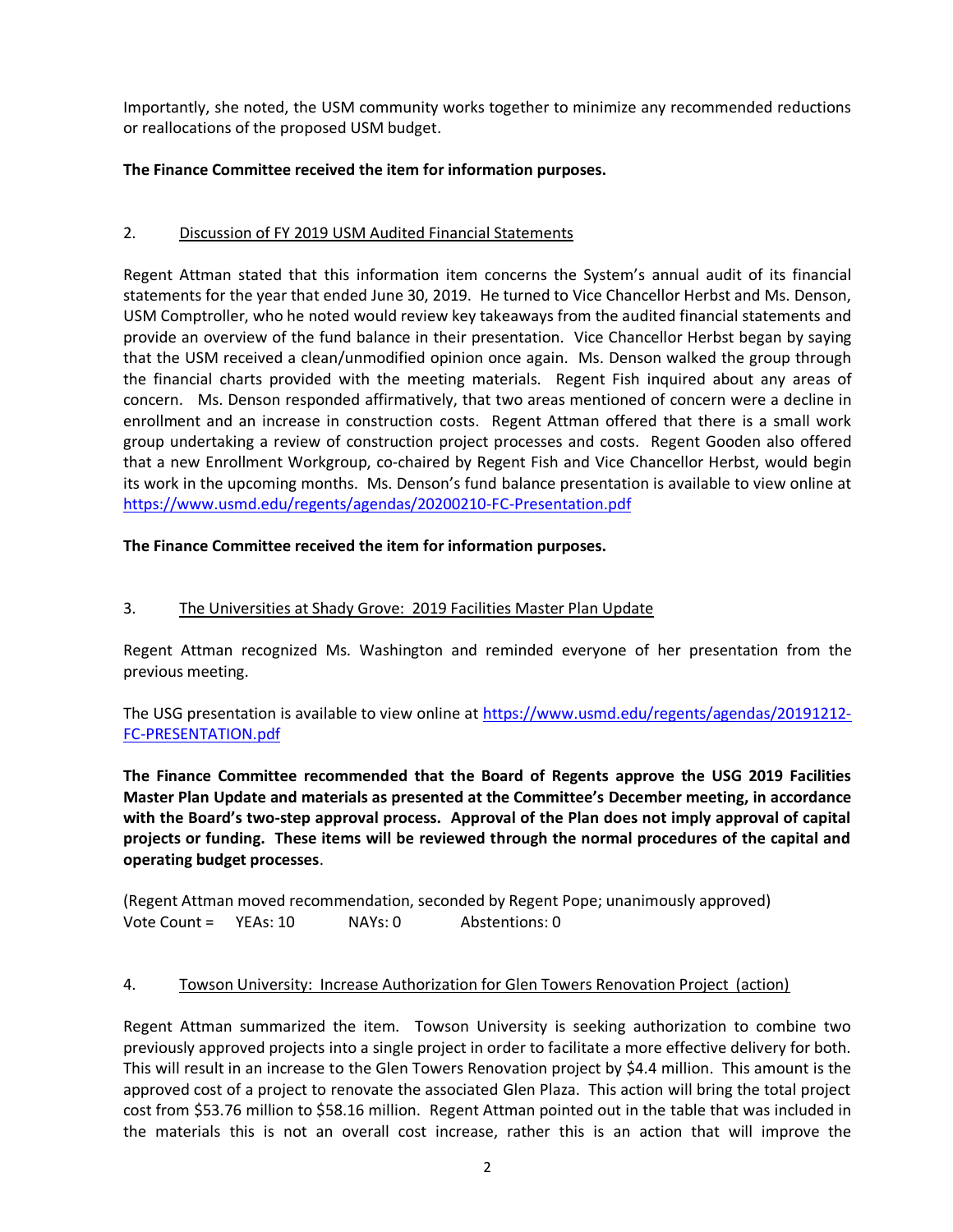effectiveness and efficiency of delivering this important improvement to the Towson campus. Vice President Lowenthal concurred that combining the projects would indeed be more efficient.

# **The Finance Committee recommended that the Board of Regents approve Towson University's request to increase the Glen Towers project by \$4.4 million, for a total project cost of \$58.16 million, as described in the agenda item.**

(Regent Attman moved recommendation, seconded by Regent Fish; unanimously approved) Vote Count = YEAs: 10 NAYs: 0 Abstentions: 0

### 5. University of Maryland, College Park: Real Property Exchange Supporting City Hall Block Project

Regent Attman stated that is the first of two real property items from College Park on the agenda today. He added that the project is very exciting and consistent with the goal of seeing College Park become a #1 college town. Vice President Colella thanked Regent Attman and the Committee for its support, and then turned to Mr. Maginnis, UMD Office of Real Estate. Mr. Maginnis explained that this is a companion item to the one presented to the Board in December. The University is using a threeappraisal process in the property exchange, and while unlikely, UMD would agree to pay the difference, up to \$500,000. Regent Wood asked several questions concerning transfer taxes, and a separate question was asked regarding the impact on the University's equity position based on the completed transaction's outcome. Vice President Colella offered to provide a follow-up response in advance of the Board meeting.

**The Finance Committee recommended that the Board of Regents approve for the University of Maryland, College Park the acquisition and subsequent disposition of the TDC Property as more particularly described in an Exchange Agreement, consistent with the University System of Maryland Procedures for the Acquisition and Disposition of Real Property. The Committee further stated that the University must provide responses to the following questions put forward during the discussion: (i) what are the transfer and recordation tax implications for the proposed transaction; and (ii) what effect, if any, will the proposed transaction have on the equity and control position in TDC? This information shall be provided in advance of the February 21 meeting of the Board.**

(Regent Attman moved recommendation, seconded by Regent Pope; unanimously approved) Vote Count = YEAs: 9 NAYs: 0 Abstentions: 0

#### 6. University of Maryland, College Park: Sale of Land to Core Campus Manager, LLC

Regent Attman introduced the second real property item from the University, a sale of 0.24 acres of land located on Knox Road to support the development of private student housing. He recognized the appraisals of \$373,000 and \$450,000 in relation to a purchase price of \$2.3 million and commended the campus on its negotiations. Vice President Colella pointed out that the subject property is essential for the property assemblage to facilitate the development project.

**The Finance Committee recommended that the Board of Regents approve for the University of Maryland, College Park the disposition by sale of approximately 0.24 acres of UMD land at 4218 and 4220 Knox Road, consistent with the University System of Maryland Procedures for the Acquisition and Disposition of Real Property.**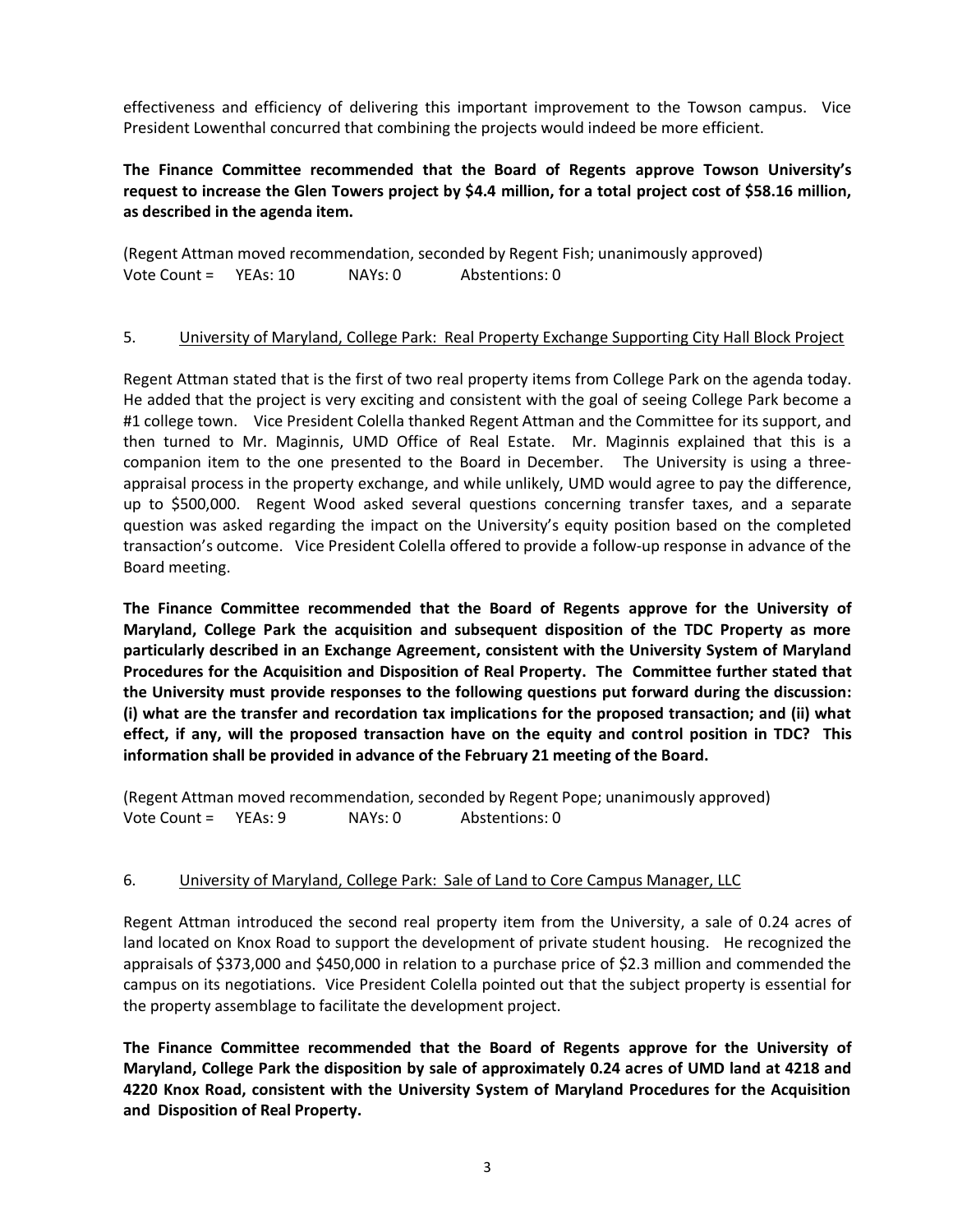(Regent Attman moved recommendation, seconded by Regent Gonella; unanimously approved) Vote Count = YEAs: 9 NAYs: 0 Abstentions: 0

### 7. University of Maryland, Baltimore: School of Nursing Student Services Renovation and Window Replacement

Regent Attman summarized the item. The University is seeking approval to renovate the Student Services area and replace windows in the original School of Nursing Building on the campus. This project is coming to the Board for approval because it exceeds the policy limit of \$5M for approval by the Vice Chancellor for Administration and Finance. The Nursing School facility was built in 1970. This project involves renovation of a portion of the building to accommodate student services and a complete replacement of the original windows in the building. When asked about a project breakout, Mr. Mowbray (UMB Real Estate, Planning and Space Management), responded that less than \$500,000 of the project cost was associated with the windows replacement; the renovation involves 25,000 square feet.

**The Finance Committee recommended that the Board of Regents approve the University of Maryland, Baltimore's request for the School of Nursing Student Services Renovation and Window Replacement, for a project cost of \$6 million, as described in the agenda item.**

|              |         |         | (Regent Attman moved recommendation, seconded by Regent Pope; unanimously approved) |
|--------------|---------|---------|-------------------------------------------------------------------------------------|
| Vote Count = | YFAs: 9 | NAYs: 0 | Abstentions: 0                                                                      |

## 8. University of Maryland, Baltimore: Amendments to the Ground Lease between UMB and UMB Health Sciences Research Park Corporation at the University of Maryland BioPark, Baltimore

Regent Attman summarized the item. The University is seeking the Board's approval to extend the ground lease between the University and the UMB Health Sciences Research Park Corporation on 4.7 acres in the University of Maryland BioPark by approximately 31 years. This extension is necessary to support new projects in the BioPark in the next several years. The original ground lease was set to expire in 2064, and this request will extend the term to 2095. The extension will allow for the financing of the potential new developments. Vice President Rhodes noted that it simply makes sense to extend the lease—what is good for the BioPark is indeed good for UMB and the City. Mr. Hughes added that there is a developer ready to go. Chancellor Perman observed that the BioPark is a point of pride for the USM and the State.

**The Finance Committee recommended that the Board of Regents approve for University of Maryland, Baltimore: (1) the amendment of the ground lease to extend the term through December 31, 2095 and; (2) the acquisition of the two footways from RPC and inclusion of these footways in the ground lease, consistent with the University System of Maryland Procedures for the Acquisition and Disposition of Real Property.**

(Regent Attman moved recommendation, seconded by Regent Fish; unanimously approved) Vote Count = YEAs: 10 NAYs: 0 Abstentions: 0